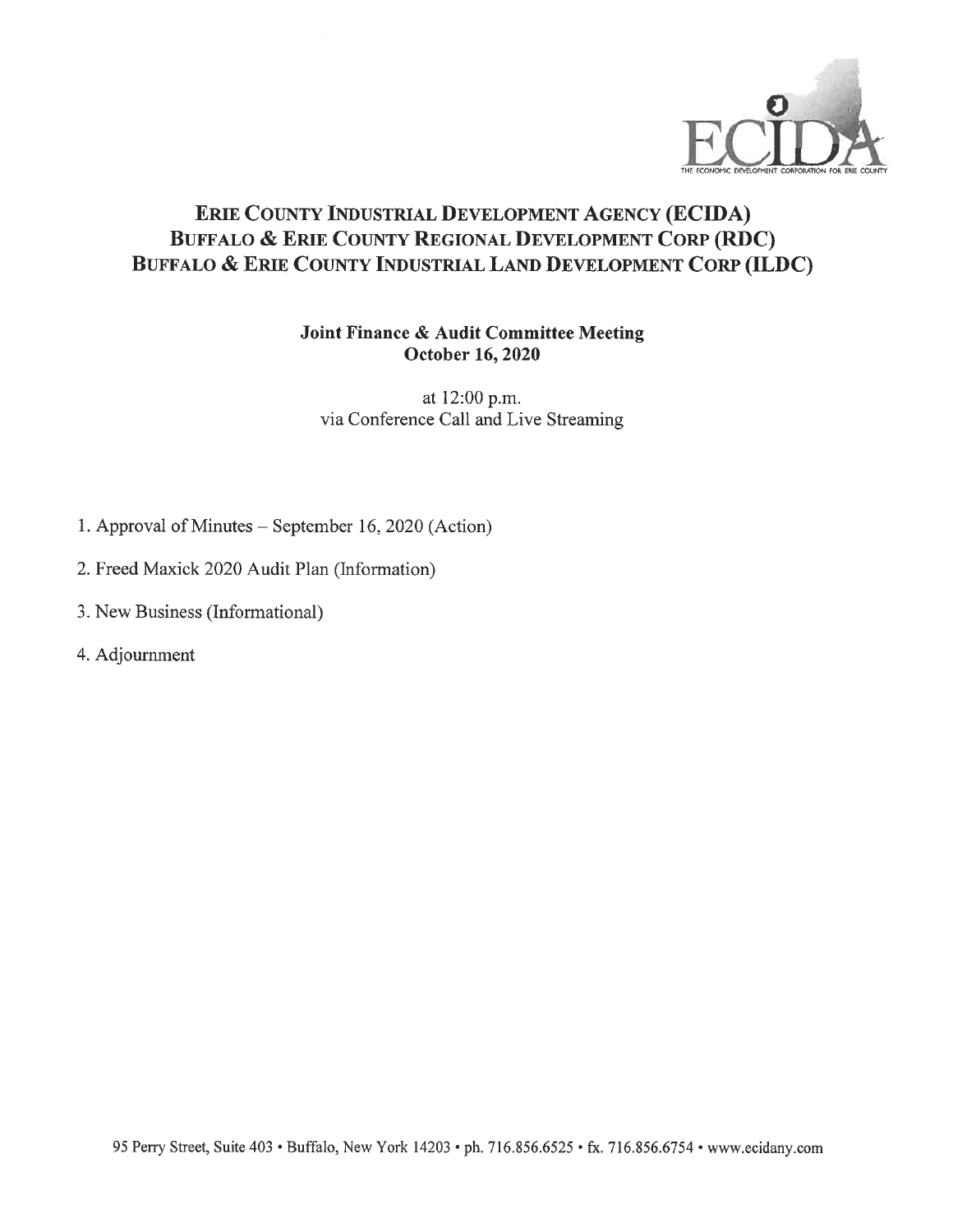### **MINUTES OF A JOINT MEETING OF THE FINANCE & AUDIT COMMITTEES OF THE** ERIE COUNTY INDUSTRIAL DEVELOPMENT AGENCY (ECIDA or AGENCY) THE BUFFALO & ERIE COUNTY REGIONAL DEVELOPMENT **CORPORATION (RDC) AND THE BUFFALO & ERIE COUNTY INDUSTRIAL LAND DEVELOPMENT CORPORATION (ILDC)**

- **MEETING:** September 16, 2020, held via telephone conference. Governor Cuomo's Executive Order 202.1, as amended, issued in response to the Coronavirus (COVID-19) crisis, suspended Article 7 of the Public Officers Law to the extent necessary to permit any public body to take actions without permitting in public in-person access to such meetings and authorized such meetings to be held remotely by conference call or other similar service, provided the public has the ability to view or listen to such proceedings and that the meeting is recorded and transcribed.
- **LIVE STREAMED:** This meeting is being live-streamed and made accessible on the ECIDA's website at www.ecidany.com.
- PRESENT: Penny Beckwith, Hon. Glenn R. Nellis, Michael Szukala, Art Wingerter and William Witzleben
- **ABSENT:** Hon. Joseph H. Emminger
- **OTHERS PRESENT:** Mollie Profic, Chief Financial Officer; Atiqa Abidi, Assistant Treasurer; Brian Krygier, Systems Analyst; Carrie Hocieniec, Administrative Coordinator and Robert G. Murray, Esq., General Counsel/Harris Beach PLLC
- **GUESTS:** Christopher Canada, Esq., Hodgson Russ and Deep Katdare on behalf of Related Affordable

There being a quorum present, Mr. Szukala called the meeting to order at 10:03 a.m.

#### **MINUTES**

The August 18, 2020 minutes of the joint meeting of the Committee were presented. Upon motion made by Mr. Nellis, and seconded by Mr. Witzleben, and after a vote was called for by Mr. Szukala, the August 18, 2020 minutes of the Committee were unanimously approved.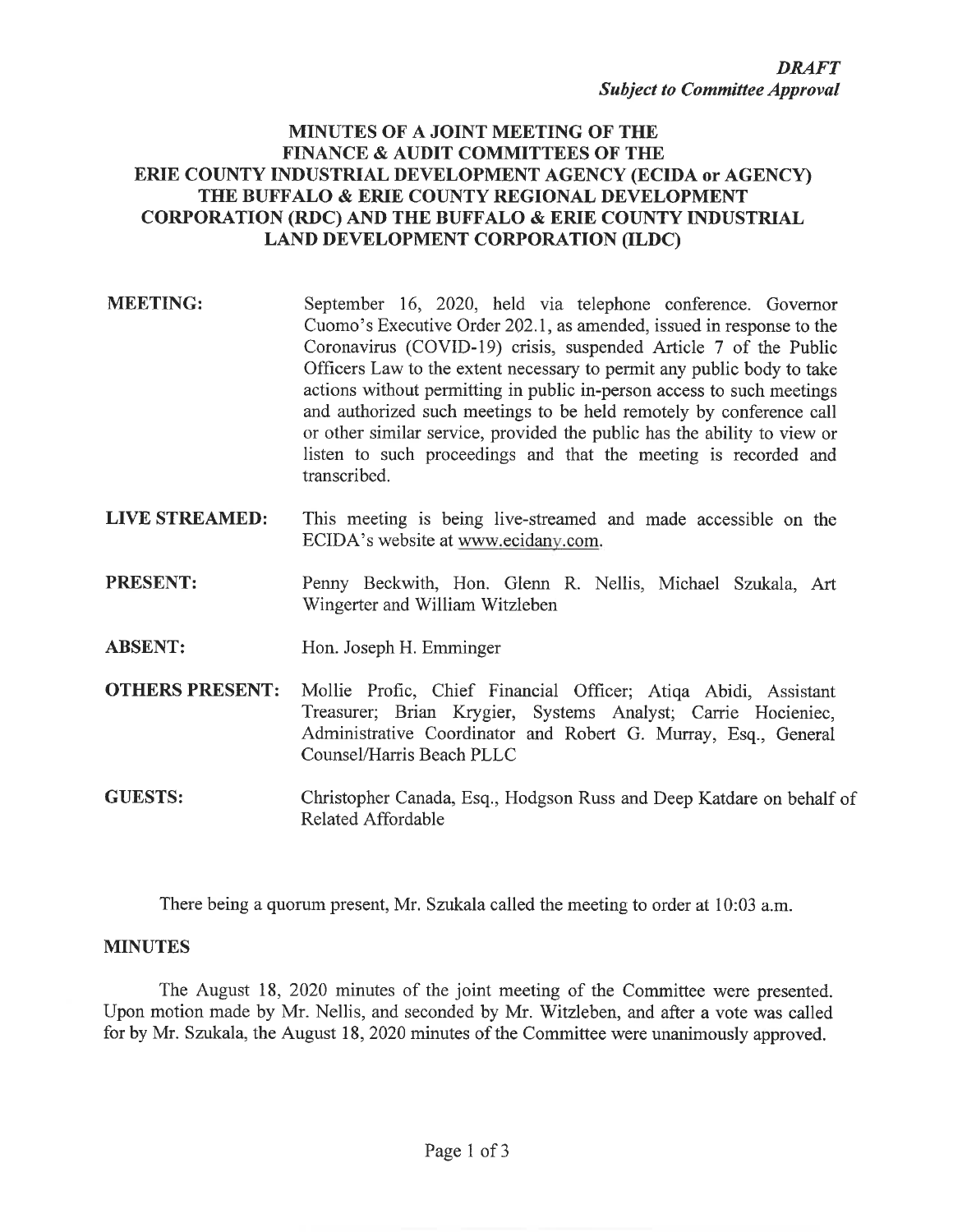### RELATED AFFORDABLE/ELMWOOD SQUARE APARTMENTS BOND ISSUANCE

Ms. Profic reviewed the project and provided background on the financing benefits of the project.

Upon motion made by Ms. Beckwith and seconded by Mr. Witzleben, to recommend the ECIDA project for financing, the following resolution was then unanimously approved:

RESOLUTION OF THE MEMBERS OF THE ERIE COUNTY INDUSTRIAL **DEVELOPMENT AGENCY FINANCE**  $\&$ **AUDIT COMMITTEE** RECOMMENDING THAT THE AGENCY FINANCE CERTAIN COSTS RELATING TO, AND APPROVING THE UNDERTAKING OF A CERTAIN INITIAL PROJECT DESCRIBED BELOW, AT THE REQUEST OF RELATED AFFORDABLE, LLC AND THE GRANTING OF CERTAIN FINANCIAL ASSISTANCE IN CONNECTION THEREWITH, INCLUDING THE ISSUANCE OF THE ISSUER'S TAX-EXEMPT AND/OR TAXABLE REVENUE BONDS IN A PRINCIPAL AMOUNT NOT TO EXCEED \$9,000,000.00 FOR THE PURPOSE OF UNDERTAKING THE INITIAL PROJECT AND THE COSTS OF SUCH ISSUANCE.

### **2021 BUDGET REVIEW TIMELINE**

Ms. Profic provided the budget review timeline to the members. Mr. Szukala directed that the report be received and filed.

### **DRAFT 2021 ECIDA OPERATING & CAPITAL BUDGET + 3 YEAR FORECAST**

Ms. Profic noted she provided the Committee with an in depth review of the proposed budgets and capital plans at last month's meeting and noted no changes have been made. Ms. Profic noted the Finance and Audit Committee in the past has made a recommendation that the budget be submitted to the board of directors of each entity for ultimate approval, however, the Finance and Audit Committee conditioned its approval on retaining the ability to review changes that may be recommended to the extent such changes exceed \$100,000 in any one line item or in total.

Mr. Nellis moved, and Mr. Szukala seconded, to approve of the ECIDA budget, as proposed, subject to additional review by the Finance and Audit Committee in the event any change of more than \$100,000 is made in any one line item or in a summation line. Mr. Szukala called for the vote and the motion was then unanimously approved.

### **DRAFT 2021 RDC OPERATING & CAPITAL BUDGET + 3 YEAR FORECAST**

Ms. Profic noted she provided the Committee with an in depth review of the proposed budgets and capital plans at last month's meeting and noted no changes have been made. Ms. Profic noted the Finance and Audit Committee in the past has made a recommendation that the budget be submitted to the RDC Board of Directors for ultimate approval, however, the Finance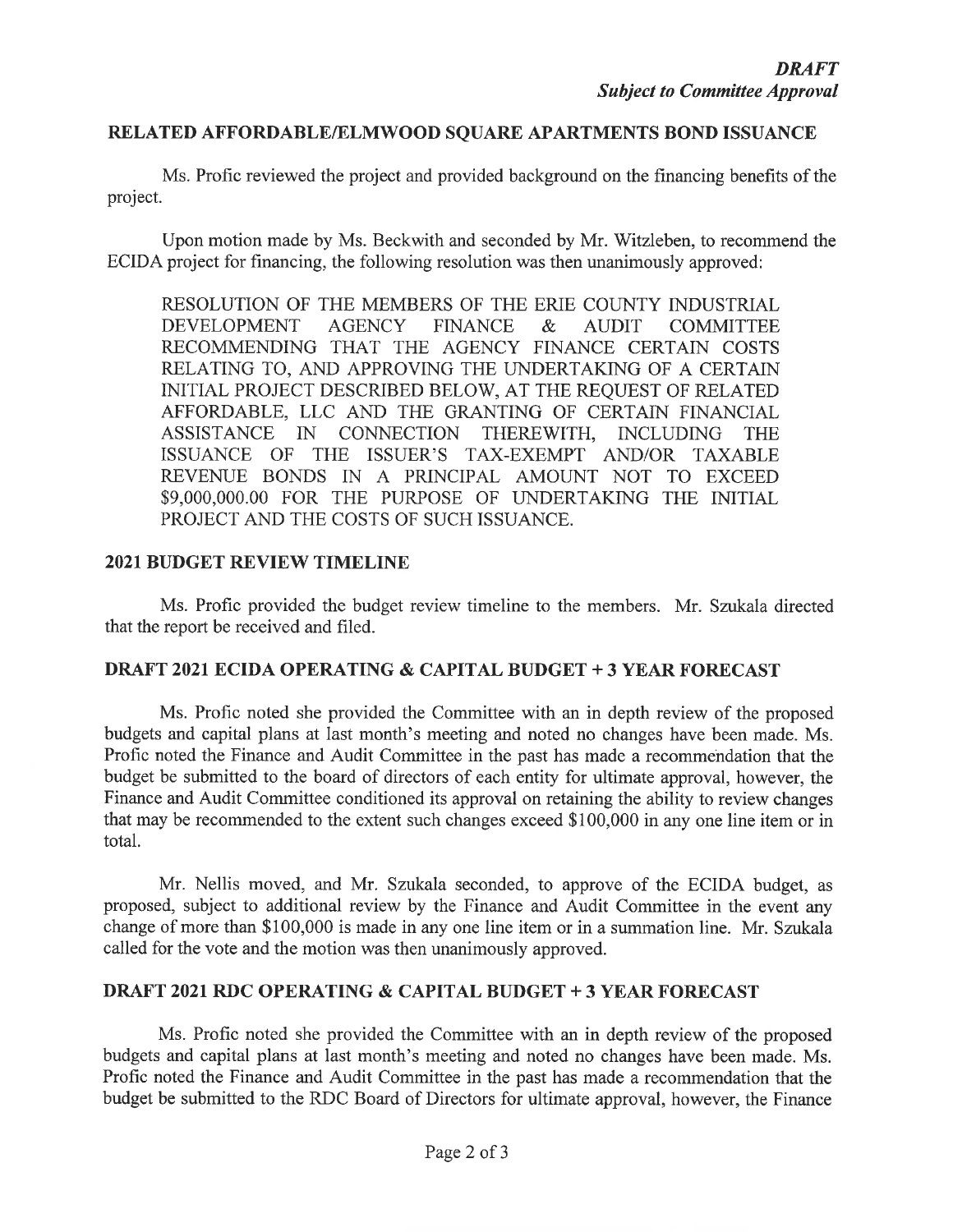and Audit Committee conditioned its approval on retaining the ability to review changes that may be recommended by the RDC Board of Directors to the extent such changes exceed \$100,000 in any one line item or in total.

Mr. Witzleben moved, and Ms. Beckwith seconded, to approve of the RDC budget, as proposed, subject to additional review by the Finance and Audit Committee in the event any change of more than \$100,000 is made in any one line item or in a summation line. Mr. Szukala called for the vote and the motion was then unanimously approved.

### DRAFT 2021 ILDC OPERATING & CAPITAL BUDGET + 3 YEAR FORECAST

Ms. Profic noted she provided the Committee with an in depth review of the proposed budgets and capital plans at last month's meeting and noted no changes have been made. Ms. Profic noted the Finance and Audit Committee in the past has made a recommendation that the budget be submitted to the ILDC Board of Directors for ultimate approval, however, the Finance and Audit Committee conditioned its approval on retaining the ability to review changes that may be recommended by the ILDC Board of Directors to the extent such changes exceed \$100,000 in any one line item or in total.

Mr. Wingerter moved, and Mr. Nellis seconded, to approve of the ILDC budget, as proposed, subject to additional review by the Finance and Audit Committee in the event any change of more than \$100,000 is made in any one line item or in a summation line. Mr. Szukala called for the vote and the motion was then unanimously approved.

### 2020 INDEPENDENT AUDITS – APPROVAL OF AUDIT FIRM

Ms. Profic recommended Freed Maxick for extension of its contract for completion of the 2020 audit.

Ms. Beckwith moved, and Mr. Witzleben seconded, to approve of Freed Maxick's contract extension. Mr. Szukala called for the vote and the motion was then unanimously approved.

There being no further business to discuss, Mr. Szukala adjourned the meeting at 10:31 a.m.

Dated: September 16, 2020

Karen M. Fiala, Secretary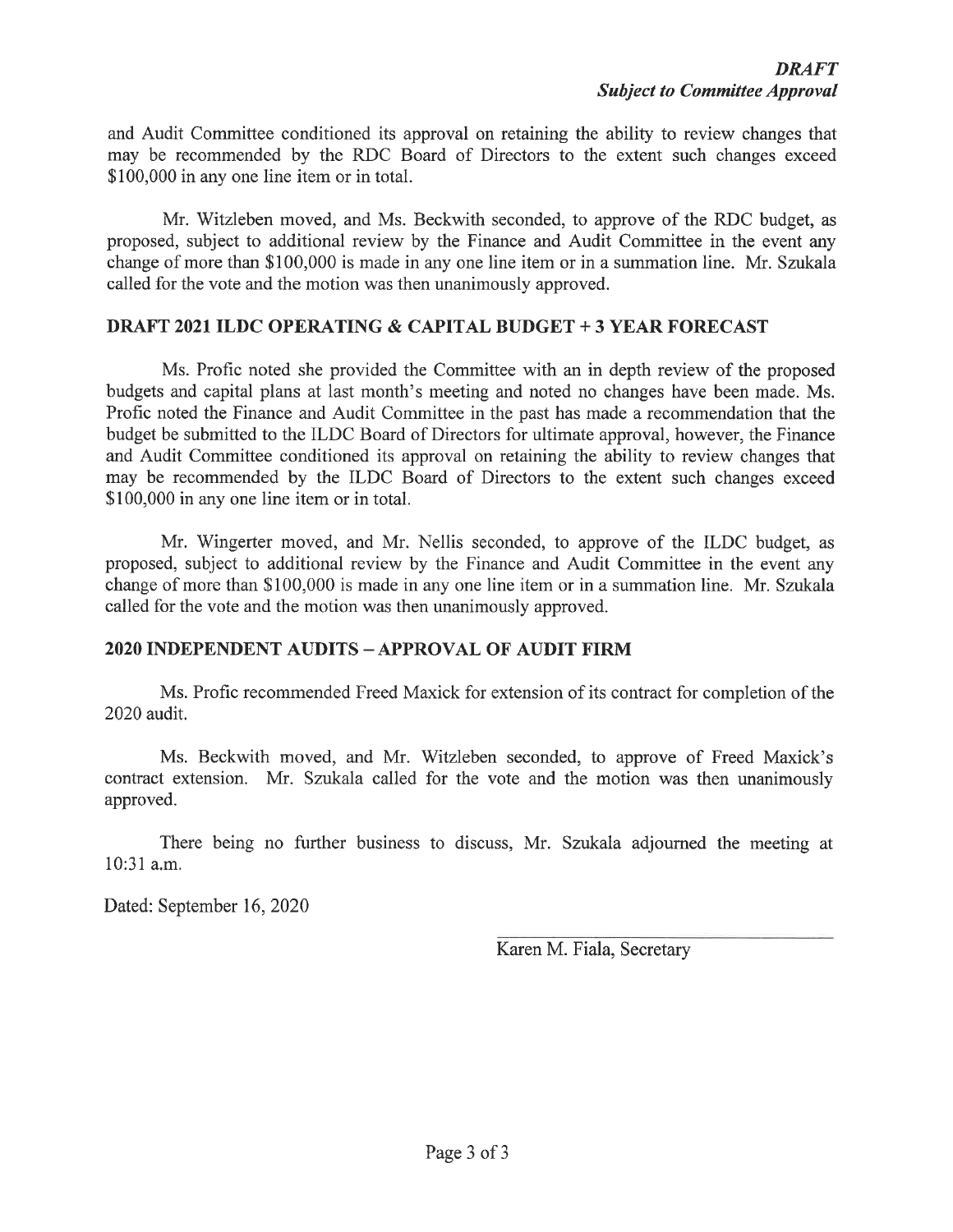

Erie County Industrial Development Agency Audit Plan December 31, 2020



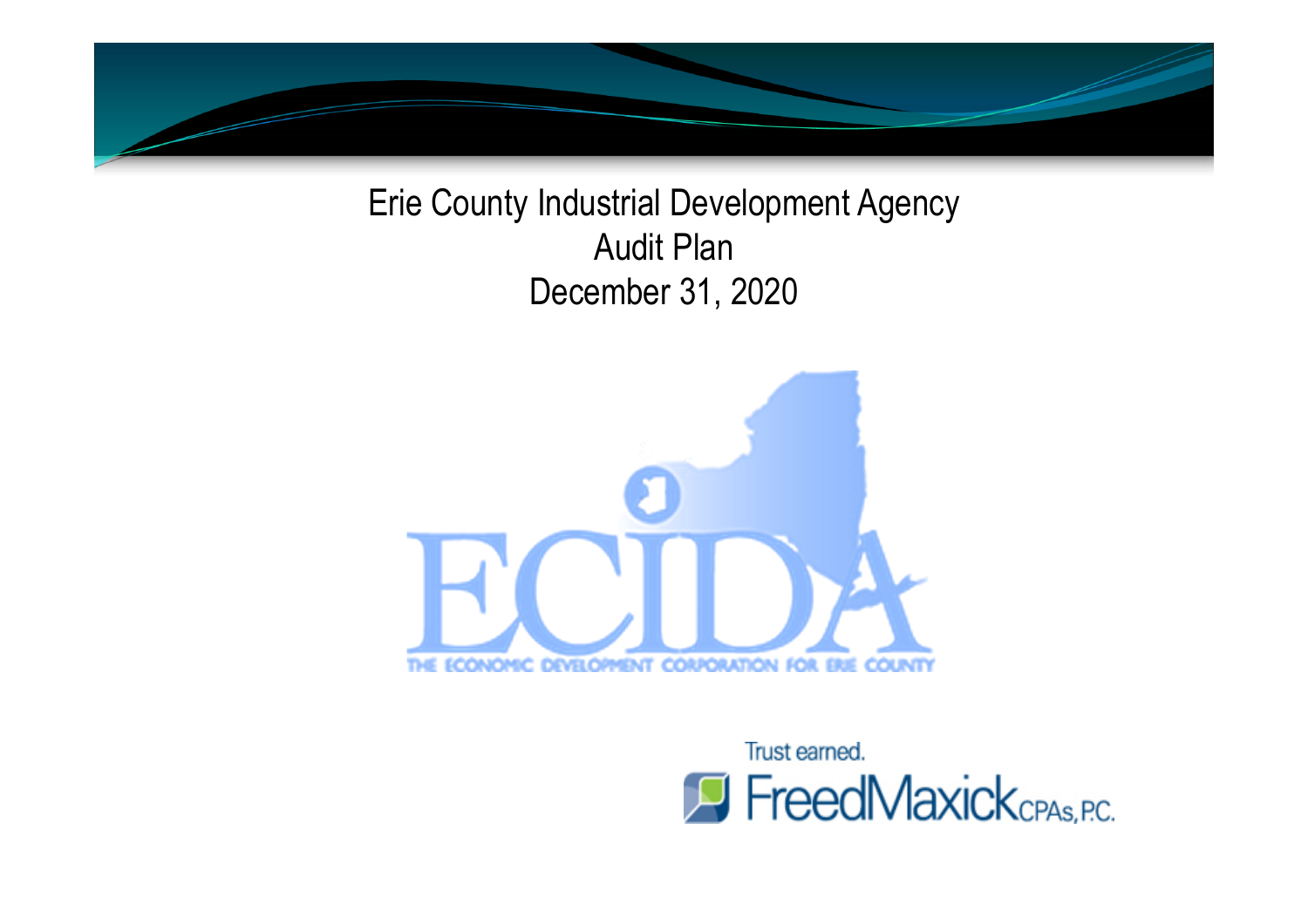October 16, 2020

Finance & Audit Committee Members Erie County Industrial Development Agency Buffalo, New York

Dear Finance & Audit Committee Members:

We are pleased to present you our audit plan for the fiscal year ending December 31, 2020, for the Erie County Industrial Development Agency and affiliates (ECIDA). Our plan includes a summary of our mutual understanding and expectations between you and others within the ECIDA and Freed Maxick CPAs, P.C. (FM), an analysis of key audit risks, our audit strategy and responses to identified audit risks, the reporting and audit timetable and other matters of relevance to the Finance & Audit Committee Members. Discussion of our plan with you ensures our FM engagement team members fully understand your concerns and that we agree on mutual needs and expectations to provide the highest level of service quality. We believe our approach is designed to achieving those outcomes.

If you have any questions regarding this plan please contact Laura Landers or Kathryn Barrett at (716) 847-2651.

Very truly yours,

Freed Maxick CPAS, P.C.

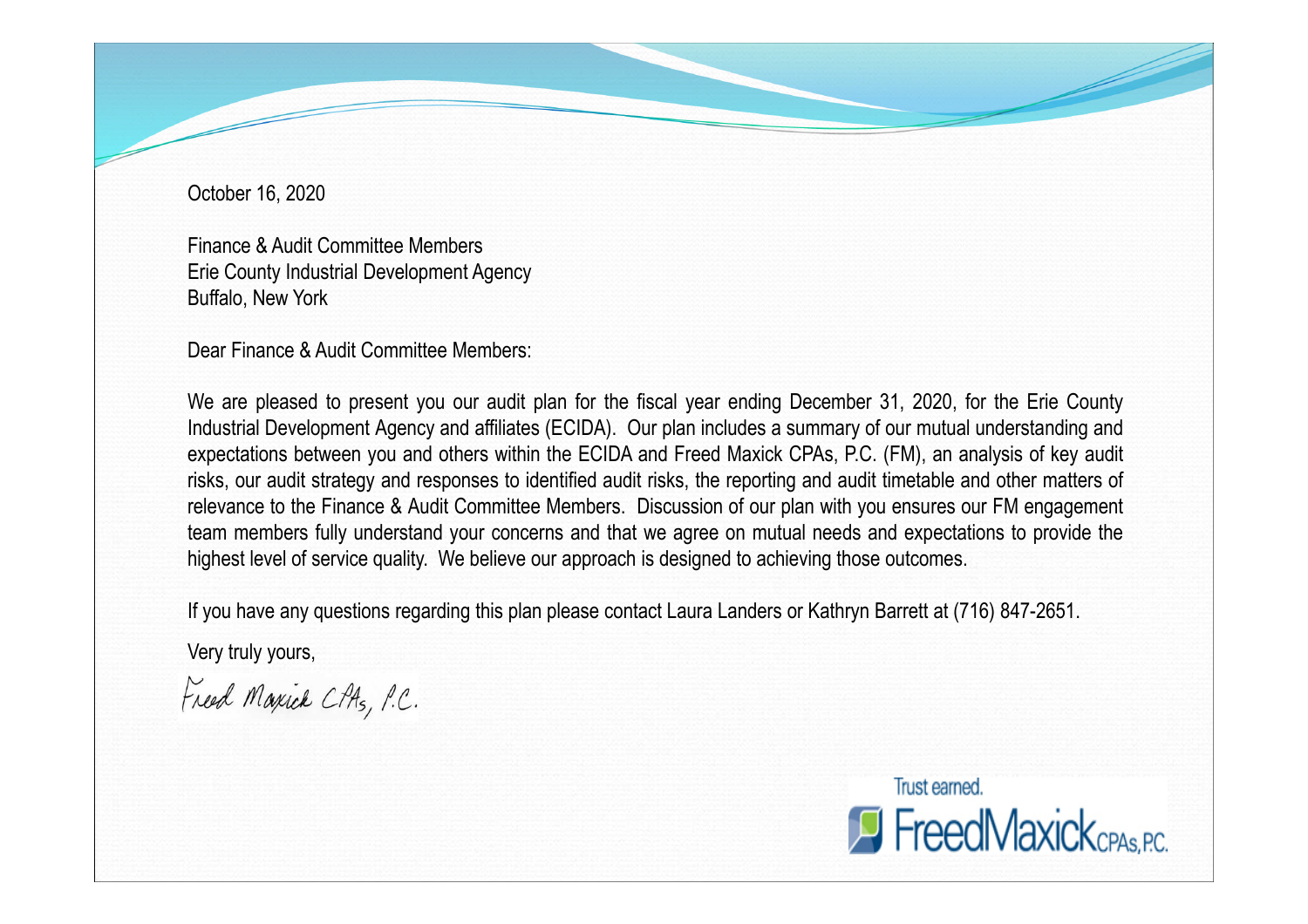# Table of Contents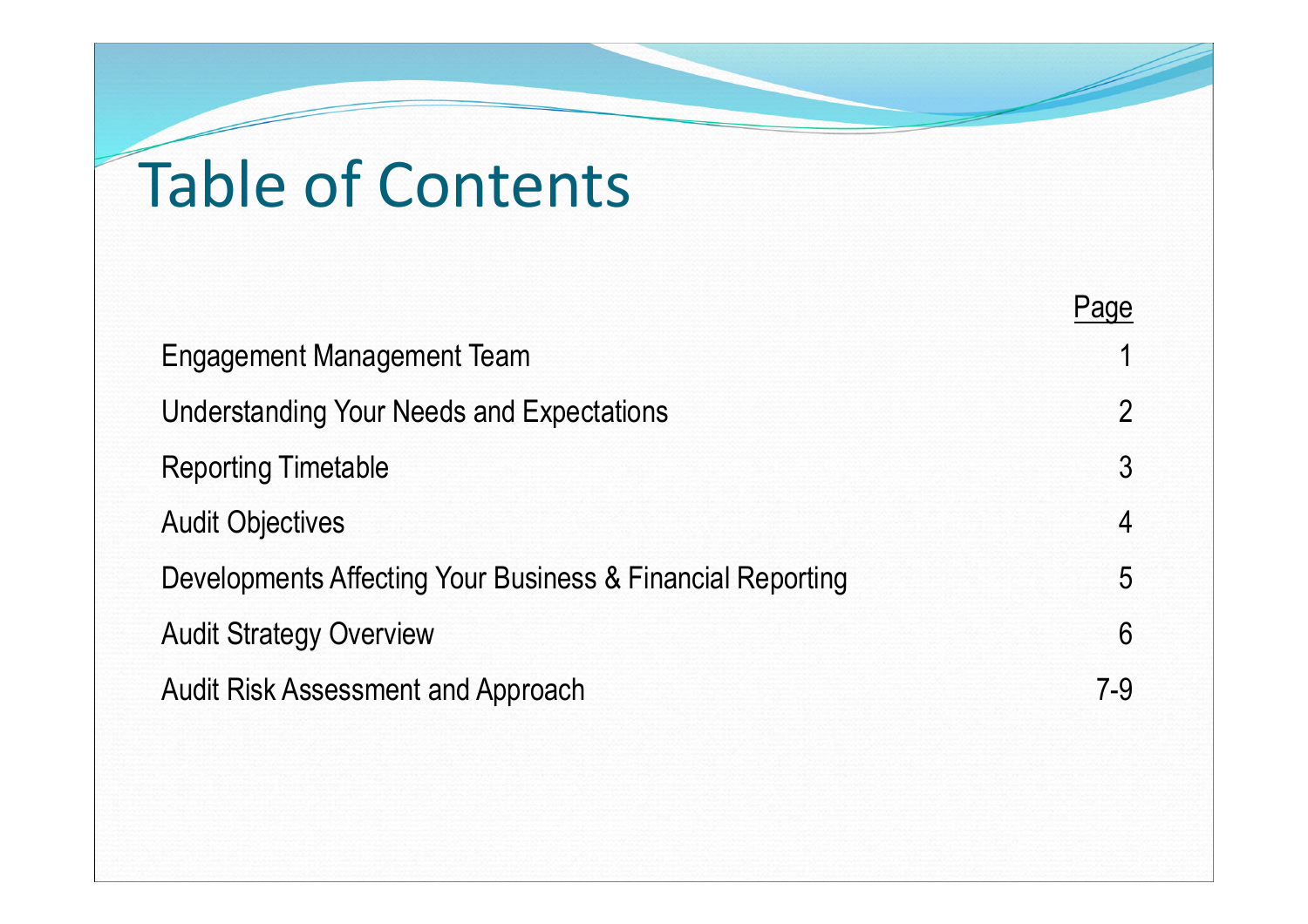# Engagement Management Team

The following individuals have been assigned to lead and manage the ECIDA's audit engagement for 2020. All are available to management and the Finance Committee Members at any time.

| <b>Name</b>                                                 | <b>Role</b>                                                            | <b>Email</b>                    | <b>Telephone</b> |
|-------------------------------------------------------------|------------------------------------------------------------------------|---------------------------------|------------------|
| Laura Landers, MPA, CPA<br><b>Engagement Director</b>       | Engagement relationship<br>and ensure a smooth<br>transition           | Laura.Landers@freedmaxick.com   | (716) 847-2651   |
| Kathryn Barrett, CPA<br><b>Engagement Director</b>          | Coordination of oversight<br>of audit services                         | Kathryn.Barrett@freedmaxick.com | (716) 847-2651   |
| Patrick Clancy, CPA<br><b>Technical Director</b>            | <b>Engagement technical</b><br>director                                | Patrick.Clancy@freedmaxick.com  | (716) 847-2651   |
| Nicole Ryan, CPA<br><b>Engagement Manager</b>               | Day-to-day management<br>of the operations of single<br>audit services | Nicole.Ryan@freedmaxick.com     | (716) 847-2651   |
| <b>Matthew Strauss, CPA</b><br><b>Engagement Supervisor</b> | Day-to-day supervision of<br>staff during audit field work             | Matthew.Strauss@freedmaxick.com | (716) 847-2651   |

1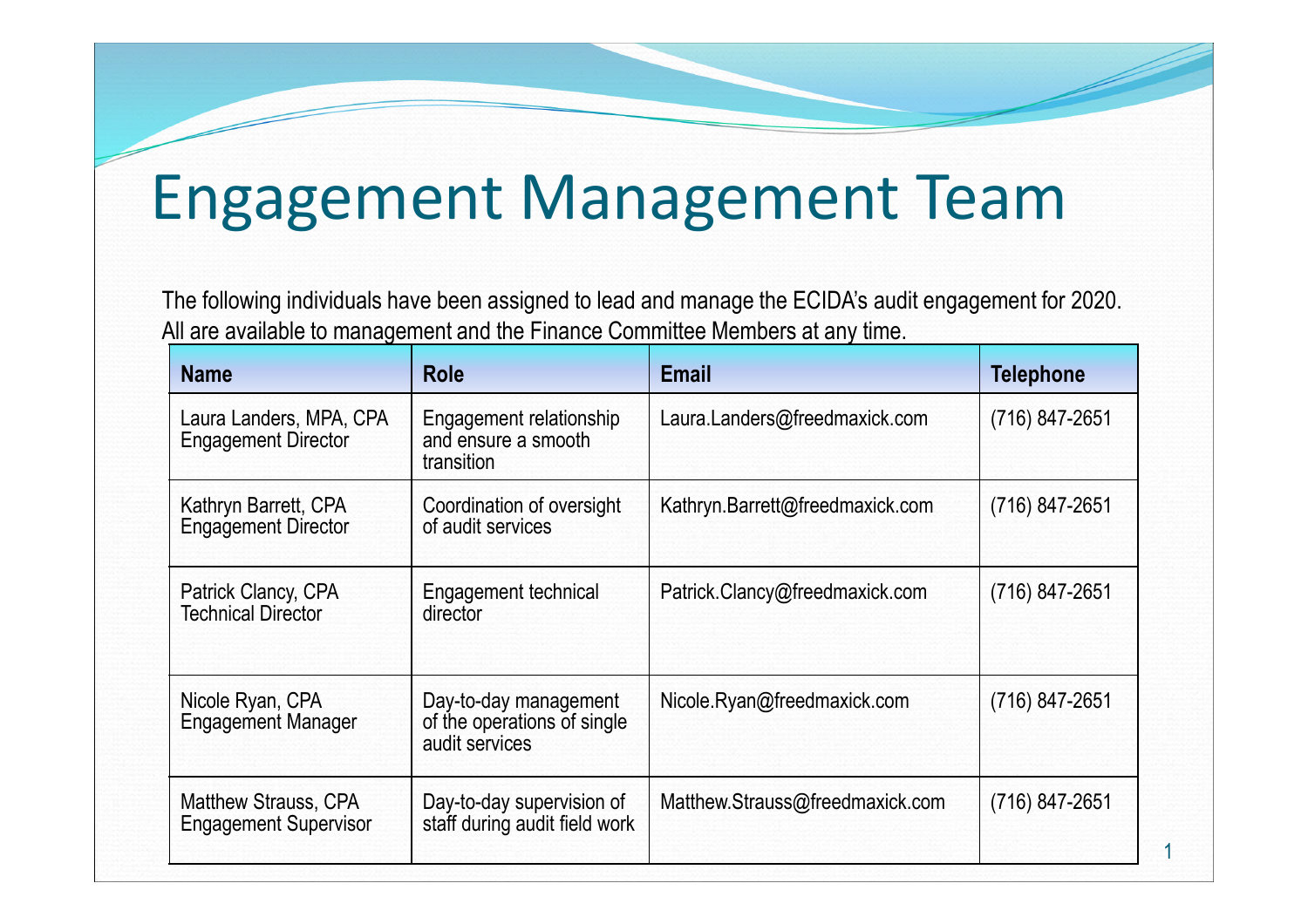## Understanding Your Needs and Expectations

To provide an effective and efficient audit, we wish to discuss and agree with the ECIDA on our mutual needs and expectations. A summary of our understanding of what has been agreed to is set out below:

| <b>Needs and expectations</b>                                                                                                                                                  | <b>FM Response</b>                                                                                                                                                                                                                                                                                                                                                                                         |
|--------------------------------------------------------------------------------------------------------------------------------------------------------------------------------|------------------------------------------------------------------------------------------------------------------------------------------------------------------------------------------------------------------------------------------------------------------------------------------------------------------------------------------------------------------------------------------------------------|
| Maintain consistency of directors and managers on the ECIDA's<br>service team and meet reporting deadlines                                                                     | We strive to maintain top management consistency.<br>Any<br>significant changes would be discussed with the ECIDA. As a<br>result, management will have multiple points of consistent FM<br>contact with whom they can communicate. Further, we will<br>continue to use formal and regular face-to-face communications<br>with management and the audit team to ensure all reporting<br>deadlines are met. |
| Avoid surprises. Communicate accounting and auditing issues<br>on a timely basis and work with management to ensure<br>appropriate resolution                                  | We will continue to notify management as audit issues are<br>identified and will continue to hold weekly update meetings<br>throughout fieldwork. Upon completion of our procedures, we will<br>conduct a formal exit meeting with management to discuss our<br>findings and results.                                                                                                                      |
| Upfront planning and coordination; early concurrence on key<br>estimates and judgments; early substantive tests performed at<br>interim to reduce burden on year-end fieldwork | We have proposed a detailed audit timetable that has been<br>discussed with and agreed to by management. This timetable lays<br>out timing during which these key activities will occur.                                                                                                                                                                                                                   |
| Timely resolution to issues and responses to questions;<br>empowered, responsive engagement team who are readily<br>accessible                                                 | Our core engagement management team has been structured to<br>allow for proactive, timely responsiveness and service. We work<br>closely with all local resources and decision makers to ensure<br>timely resolution to issues that arise.                                                                                                                                                                 |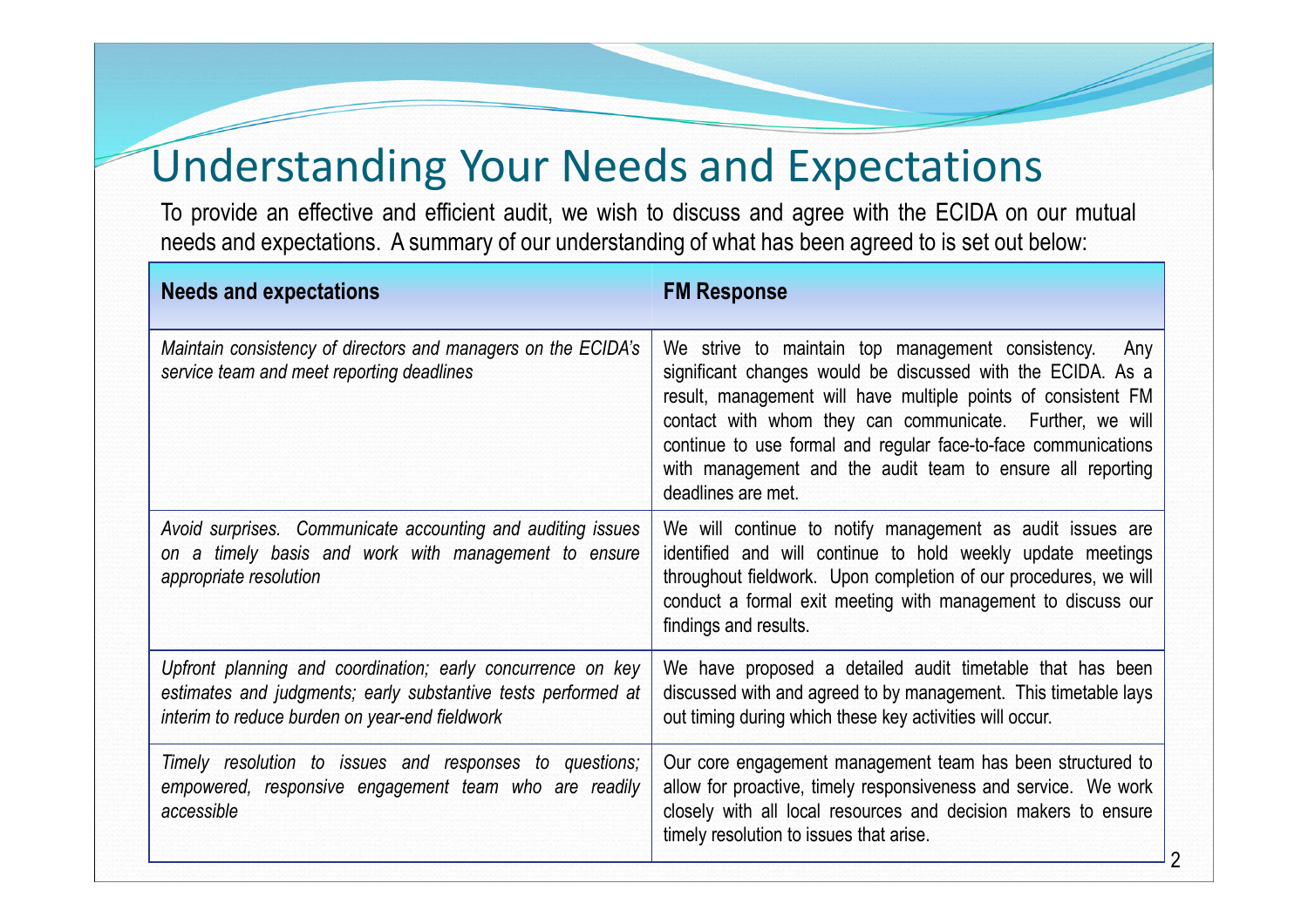## Reporting Timetable

### **Reporting/deliverables:**

Your FM team works on the engagement throughout the year to provide the ECIDA with timely, responsive service. Below are the dates you can expect our audit reports and related deliverables.

| <b>Audit Stage</b>                                                                                                                                                | <b>Completed by:</b>                        |
|-------------------------------------------------------------------------------------------------------------------------------------------------------------------|---------------------------------------------|
| Fieldwork – Interim (including tests of internal controls)<br>- Year-end (completed on or before, but not later than)                                             | <b>January 8, 2021</b><br>February 19, 2021 |
| Issuance of draft independent auditor's opinion on financial statements (completed on or before,<br>but not later than)                                           | March 19, 2021                              |
| Issuance of final financial statements, required communications and presentation to the Finance<br>& Audit Committee (completed on or before, but not later than) | March 31, 2021                              |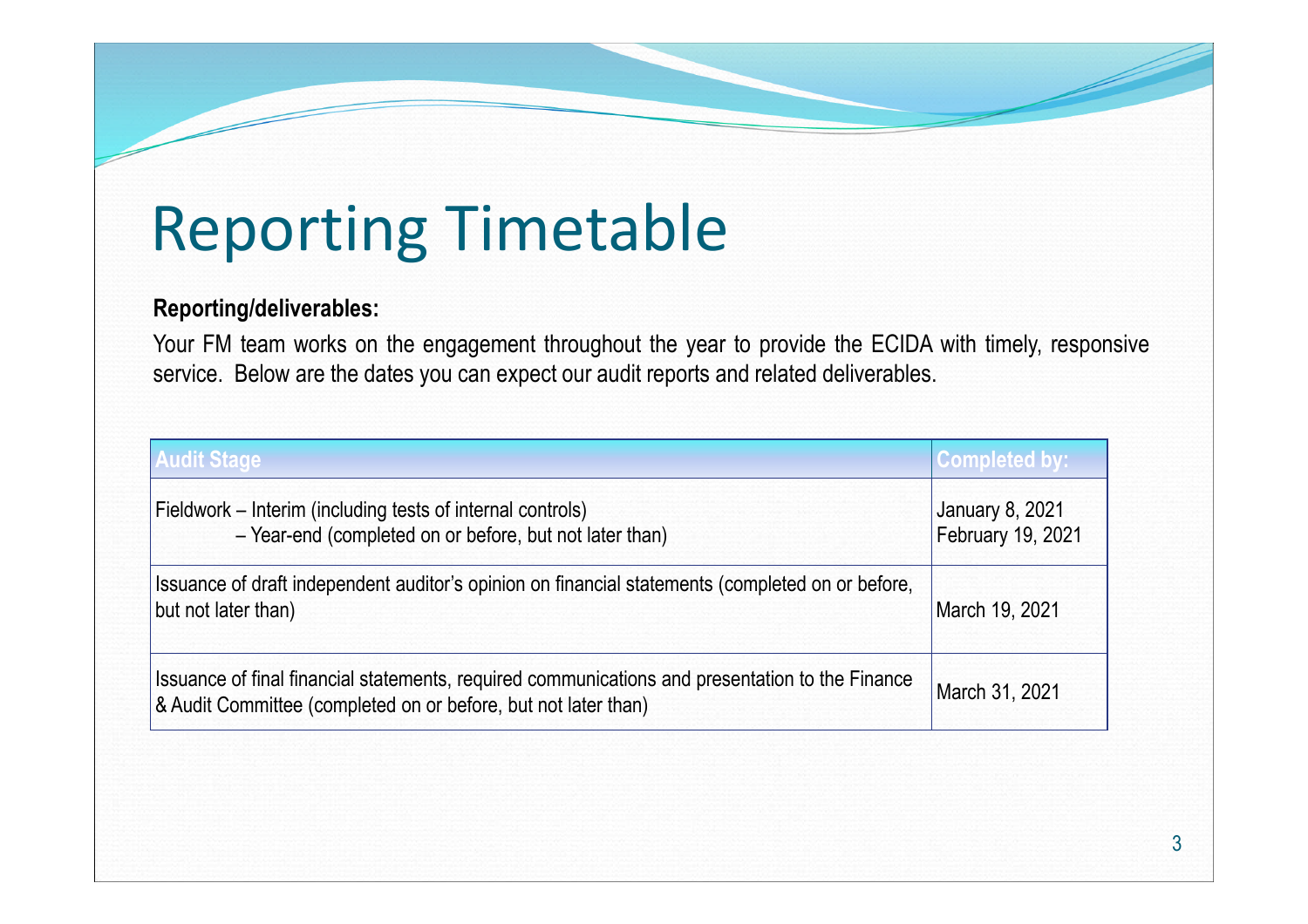## Audit Objectives

Our audit of the ECIDA is directed toward delivering assurance to three key stakeholders:



- Independent audit opinions and other reports that add credibility to financial information released by the ECIDA.
- Assistance to ECIDA's Finance & Audit Committee Members discharging their governance and compliance responsibilities.
- Observations and advice on financial reporting and business issues from experienced professionals who have in-depth understanding of your organization and industry. We also share experience on industry best practice issues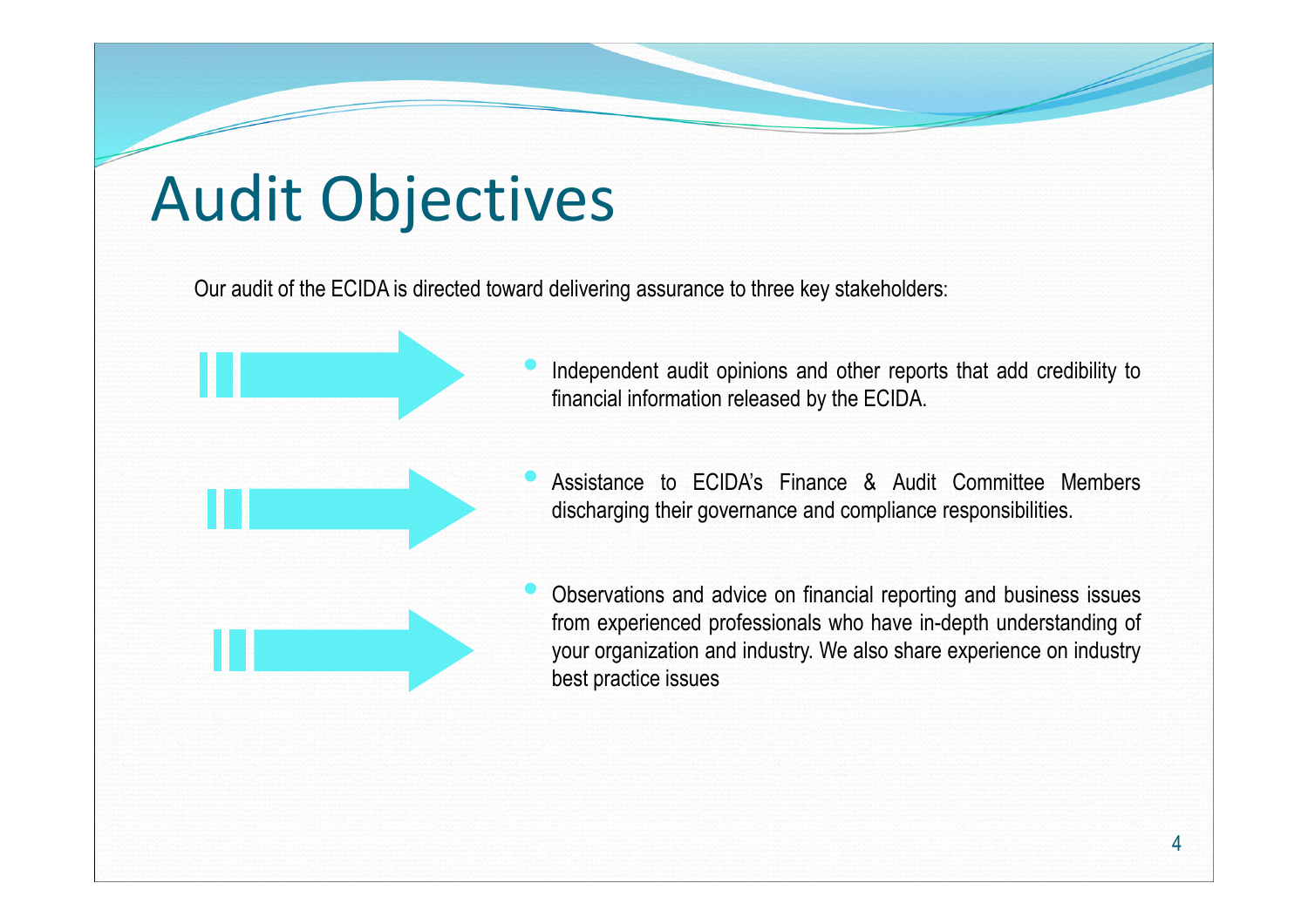### Developments Affecting Your Business & Financial Reporting

Based upon discussions with management, prior experience with and our understanding of the ECIDA, we have identified the following recent developments affecting your business and our audit approach. Our audit strategy has been developed to give consideration to the impact of these factors on your financial accounting reporting environment.

### **Business Operations**

- Complexities of the ECIDA's financial management and reporting;
- Relationship and transactions with Erie County, affiliates and Buffalo Urban Development Corporation;
- Risk management activities / internal control efforts;
- Compliance with legislative and environmental requirements; and
- **Cyber Security Issues**

Establishment of the CARES Act Revolving Loan Fund – ECIDA is the recipient of the Grant Funds and the funds were passed through to RDC as a subrecipient

### **Financial Reporting and Auditing Developments**

- GASB 87- *Leases* effective 2022.
- GASB 91 Conduit Debt Obligations 2022
- GASB 94 Public-Private and Public-Public Partnerships and Availability for Payment Arrangements 2023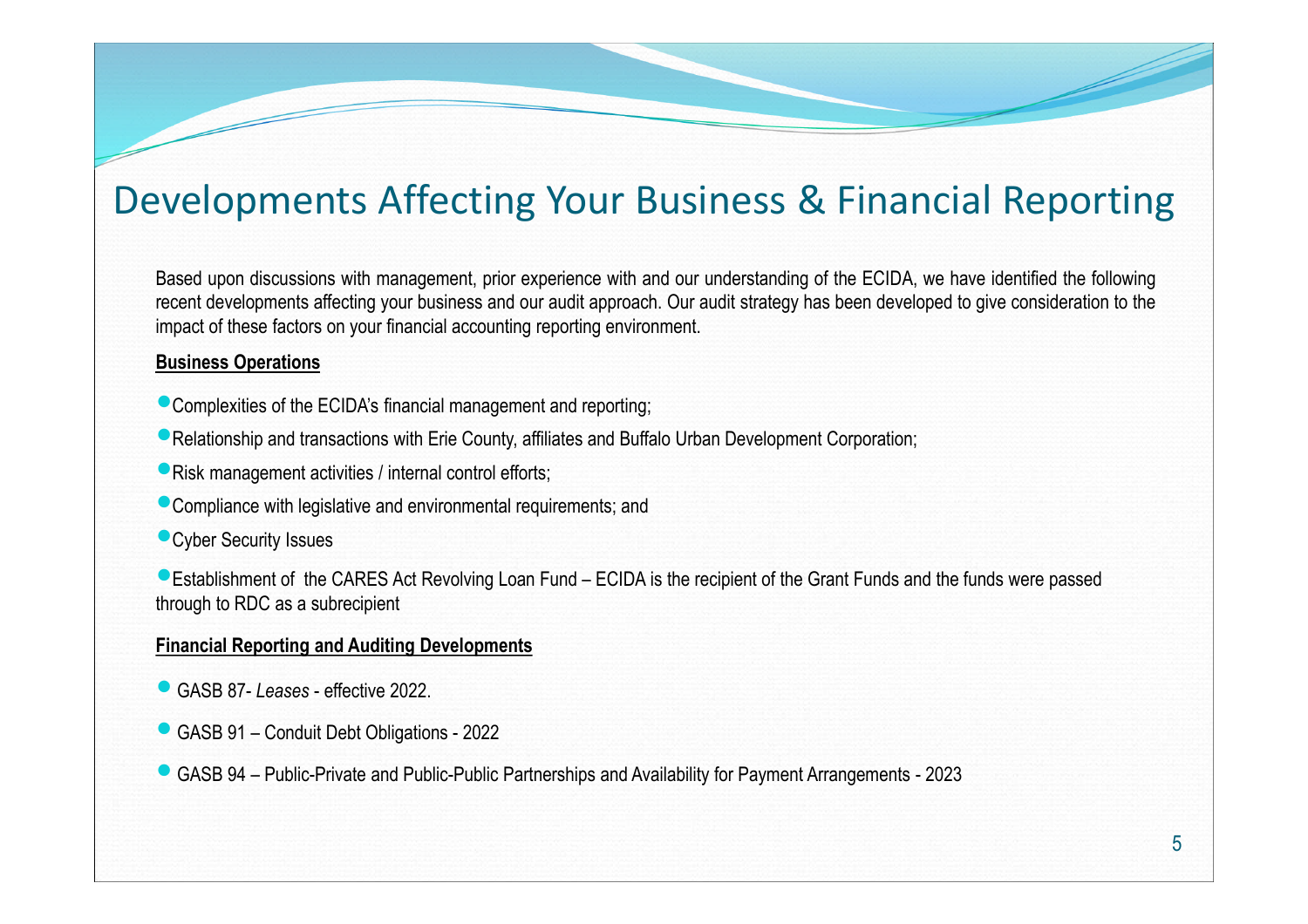### Audit Strategy Overview

The FM audit process is based on the following principles and practices:

- A thorough and detailed understanding of the ECIDA's operations and its related financial risks;
- Gathering much of our audit evidence through a process of inquiry, observation and testing which evaluates how your internal controls address the risks identified and whether assertions about control effectiveness can be supported by verifiable evidence (i.e. documentation, re-performance, etc.);
- Periodically evaluating our progress to date and assessing the extent to which we need to further support the audit work done with additional substantive audit procedures and evidence;
- Communicate regularly with management to avoid surprises, resolve identified issues and share best practices.

**Annual Client Continuance Assessment Process**

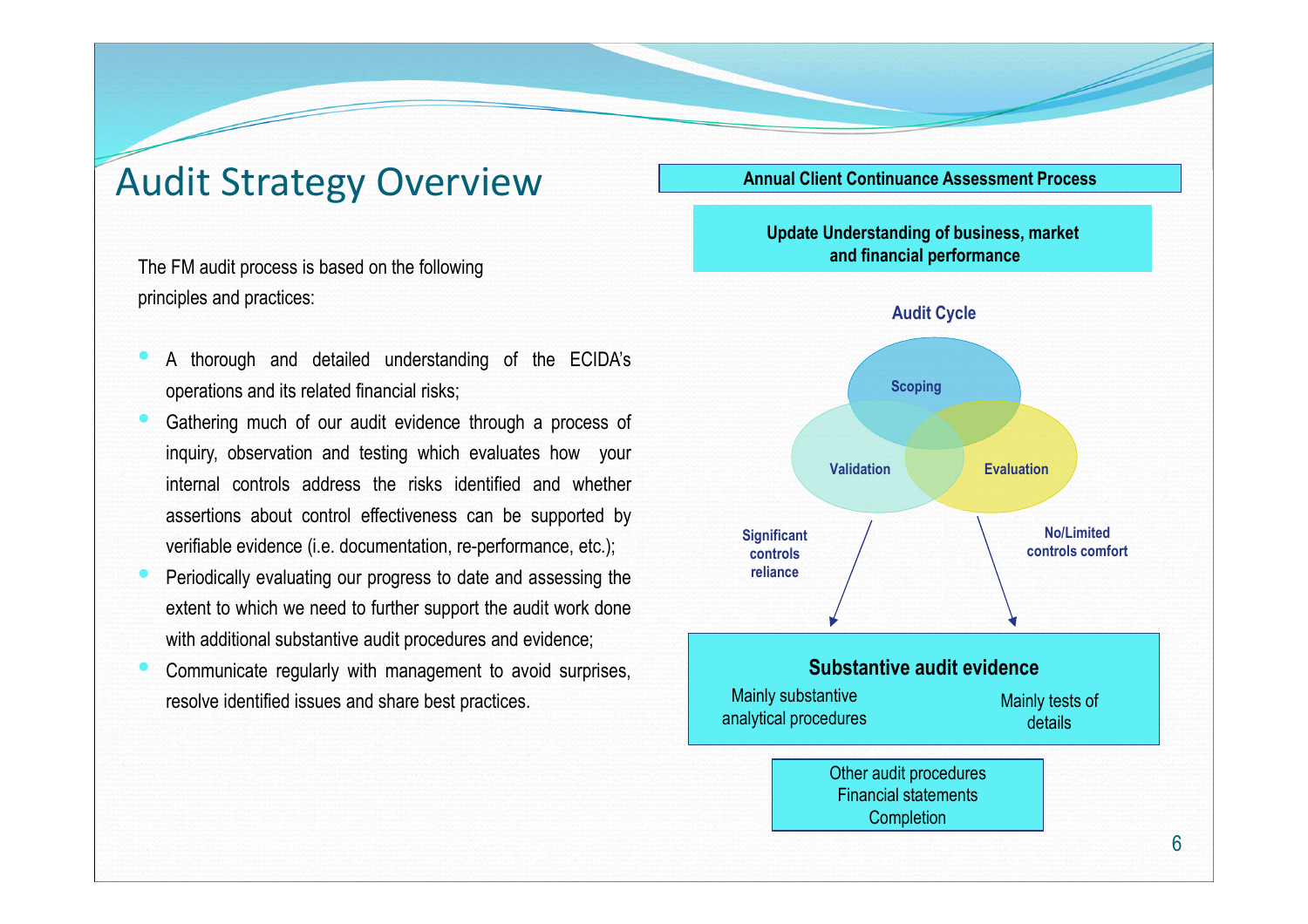### Audit Risk Assessment & Approach

Based on the FM engagement team's prior experience of the ECIDA and, review of the prior years financial statements, we have identified the following risk areas that will require particular attention during the course of our audit of the ECIDA:

| <b>Audit Risk Areas</b>                                 | <b>Audit Approach</b>                                                                                                                                                                                                                                                                                      |
|---------------------------------------------------------|------------------------------------------------------------------------------------------------------------------------------------------------------------------------------------------------------------------------------------------------------------------------------------------------------------|
| Financial statement presentation and disclosures        | Review accounting and disclosures for appropriateness, transparency<br>and consistency with the ECIDA's policies, as well as for newly issued<br>authoritative literature.                                                                                                                                 |
| Cash, cash equivalents and investments                  | Confirm balances. Test reconciliations. Review collateral. Validate<br>market or alternative valuation of investments. Review for impairments.<br>Review contracts and agreements for accounting and disclosure<br>implications.                                                                           |
| Accounts receivable                                     | Obtain understanding of management's estimation process. Validate<br>period-end receivable balances. Perform detailed tests on outstanding<br>accounts. Confirm a sample of receivables. Review and test<br>development of reserves for allowance for doubtful accounts. Perform<br>substantive analytics. |
| Land, land held for sale, buildings and general assets. | Verify significant additions and deletions. Review value of land held for<br>sale including acquisitions and sales. Review for reasonableness<br>depreciation expense and other related costs. Review for potential<br>impairments.                                                                        |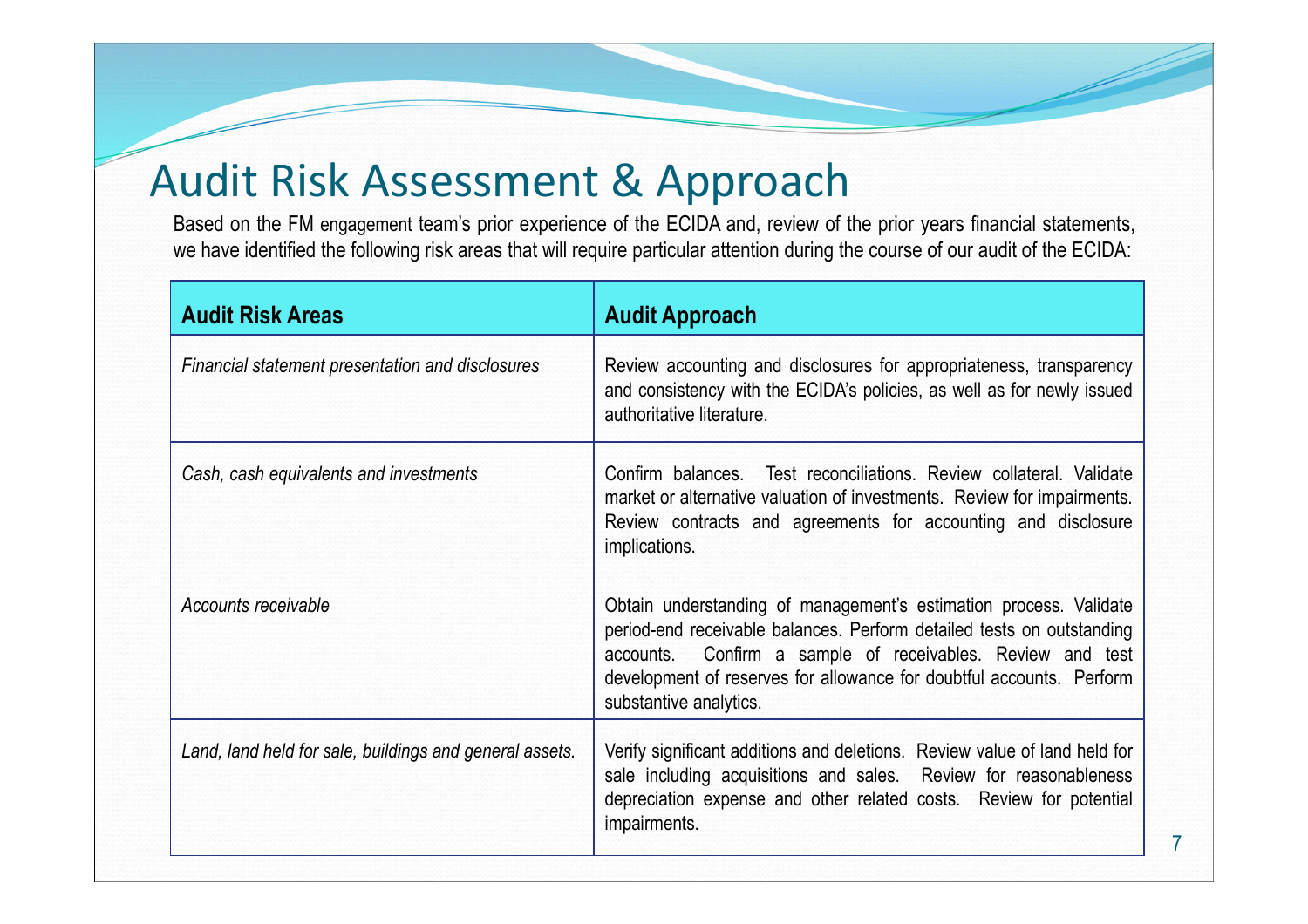## Audit Risk Assessment & Approach (cont.)

| <b>Audit Risk Areas</b>                          | <b>Audit Approach</b>                                                                                                                                                                                                                                                                                                                                                          |
|--------------------------------------------------|--------------------------------------------------------------------------------------------------------------------------------------------------------------------------------------------------------------------------------------------------------------------------------------------------------------------------------------------------------------------------------|
| Accounts payable/Other liabilities               | Obtain understanding of management's estimation process. Test accounts<br>payable and other liabilities reconciling items, if any. Perform search for<br>unrecorded liabilities to test the ECIDA's year-end cut-off procedures. Review<br>attorney responses and minutes for contingent liabilities.                                                                          |
| Conduit debt and funds held on behalf of others. | Obtain debt amortization schedules. Obtain understanding of purpose of<br>borrowing, review of significant covenants & status. Trace and agree amounts<br>from amortization schedules to current years payments. Review additions and<br>reductions in funds held on behalf of others by the IDA. Recalculate interest<br>expenditure and accrued interest for reasonableness. |
| <b>Net Position</b>                              | Determine opening balances are properly stated. Examine documentation for<br>any direct adjustments to equity accounts. Review restricted net position for<br>proper classification and utilization.                                                                                                                                                                           |